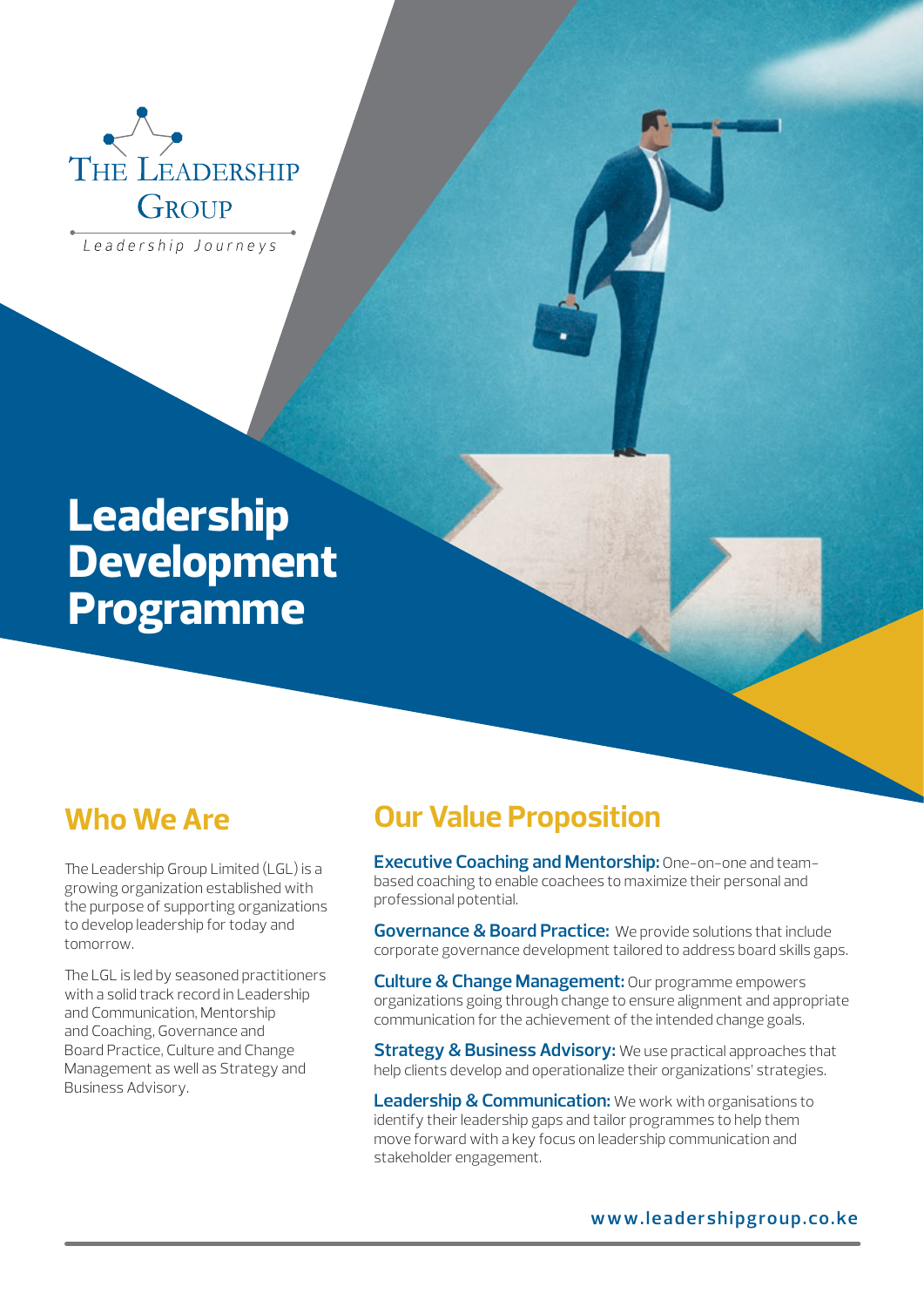## **The Leadership Development Programme**

The Programme is custom-made to address the present and future leadership needs of the senior team at your organisation. It incorporates:

### **Leadership Assessments**



We use one of or a combination of the following internationally recognized leadership assessment tools to evaluate the current leadership state of your management team:

- **Hogan LEAD Assessments:** HOGAN LEAD series is best in class leadership development solution for senior executives
- **Leadership Versatility Index 360°Assessments (LVI):** LVI measures the versatility of leaders on two complementary pairs of leadership dimensions – Forceful & Enabling (how one leads) and Strategic & Operational (what one leads)

### **Leadership Development Workshops (LDWs)**

There will be four different workshops as follows:

- **1. Introductory LDW:** This will enable the team immerse itself in leadership conversations around key strategic issues. The forum will seek to enhance the team's knowledge and understanding of leadership best practices.
- **2. Second LDW:** After the first three months, the team will come together for a twoday workshop to review progress made, get additional insights into other leadership perspectives and report on their workplace action learning projects
- **3. Third LDW:** This comes three months after the Second LDW. Activities as in Second LDW
- **4. Final LDW:** After the final three months, the team will come together to review the overall programme, what has been achieved, remaining gaps and agree next steps

### **Coaching and Mentorship**



An executive coaching programme will be incorporated into the LDP to enhance leadership learning as it will give participants the opportunity to share openly and honestly about their leadership challenges, aspirations and goals. This will be a six-month programme based on a one-on-one approach. As part of mentorship, we will include:

• **Guest speakers:** A prominent guest from the a key African market will be invited to speak to the team on relevant experiences and lessons learnt

### **Peer Learning Centre**

A peer-learning centre will be set up at the organisation's headquarters for team sharing and brainstorming. The teams will develop and implement solutions to common organisational challenges and report progress at the LDWs.

### **Action Learning Projects (ALP)**



During the LDP, each respective team member will identify an important leadership challenge that they would like to resolve at the workplace with their teams. The challenge may be of an organisational context or one impacting delivery of departmental goals/objectives.

The participants will deliberate general approaches to surmounting the challenges and agree the way forward. Respective team members will then take the recommended solutions and apply the same at the workplace. They will report the progress/outcomes of this initiative during the next LDW.